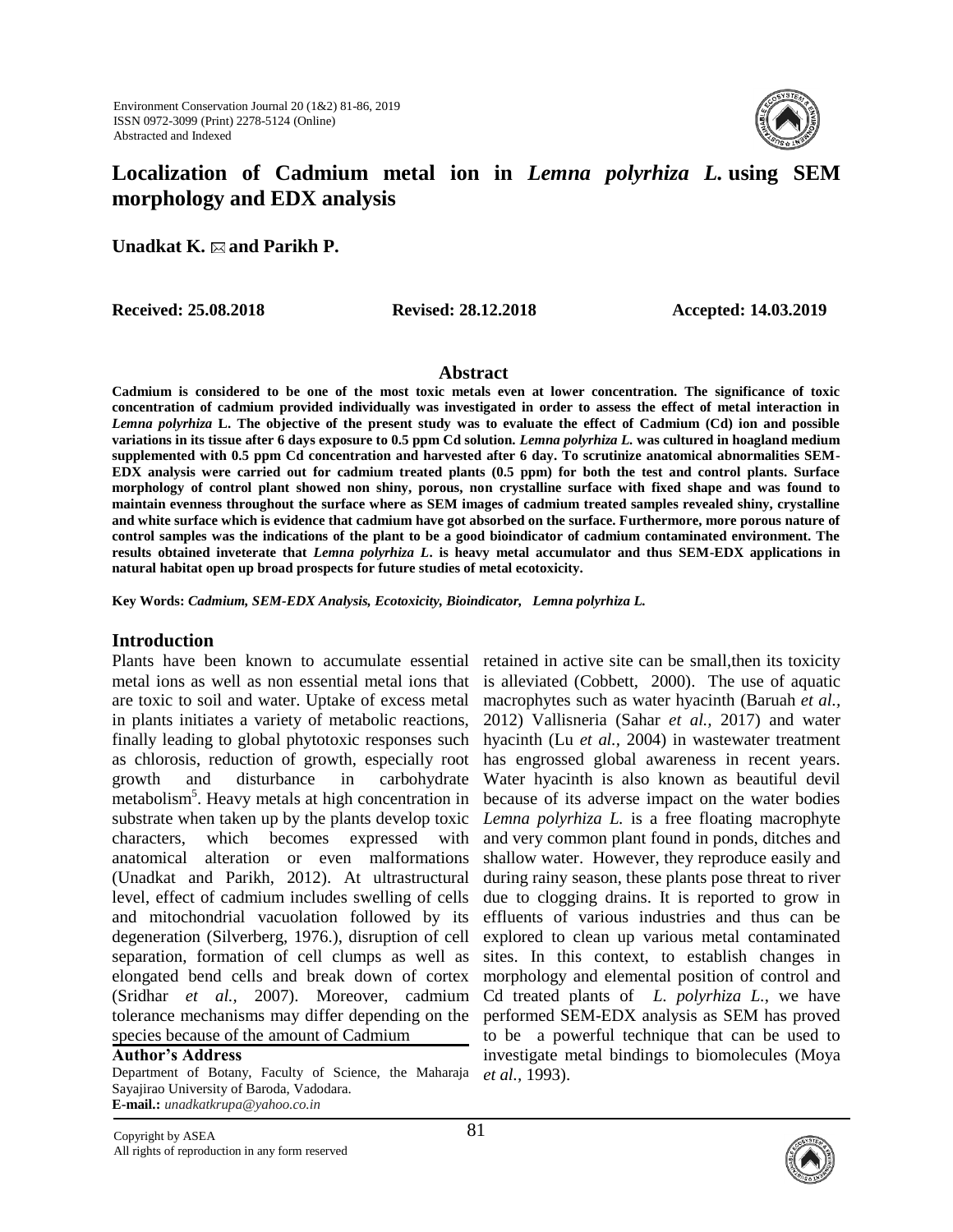## **Materials and Methods Experimental Setup:**

For the experiment, 7–8 weeks old *Lemna polyrhiza* L. with approximately same size and weight, were collected from Harni pond, Vadodara (Fig 1 and Fig 2). The plants were washed thoroughly with tap water followed by de-ionized water prior to the experimentation. All the plants were grown in modified Hoagland's nutrient solution.

## **Heavy metal preparation**

All experimental work was done using deionised water, and all reagents were of analytical grade. Cd stock solution was prepared at 1000ppm which was

later diluted as required. *Lemna polyrhiza* L were acclimatized in the laboratory condition, and subjected to a solution of Cd of concentration 0.1, 0.2, 0.3, 0.4 and 0.5 ppm.

**Scanning Electron microscopy (SEM) and energy dispersive X- ray (EDX) Studies:**

For the surface morphology determination of control and cadmium treated plants, SEM analysis and to determine elemental composition, SEM-EDX were performed. The fine sample was dried in oven at  $105^{\circ}$ C for 24 hours. Then, the samples were analyzed by SEM instrument (JEOL Japan-6490). EDX was also analyzed by EDS (EDS-133) instrument.



Fig. 1 Map of Vadodara

## **Results and Discussion SEM EDX Analysis:**

In the present research, SEM analysis was conducted to observe the surface morphology of *L. polyrhiza* L*.* plant powder before (control samples) and after biosorption of cadmium (treated samples). The results on SEM analysis confide the variation in the ultrastructure of control and Cd treated cells of *L. polyrhiza* L. The SEM images of control plant samples with magnifying 1000X were showed to have porous, dense and heterogenous rough surface. This indicated that *L. polyrhiza* L*.* have good possibilities as biosorbent of metal ion (Fig. 3 and 4 A1, A2). When *L.polyrhhiza* L. was treated with 0.5 ppm solution of Cd ion, much anatomical disorganization was observed. In SEM micrograph of treated samples, shiny and white surface



morphology indicated the adsorption of Cd ion on the surface. Also, the surface of treated plant seemed to be complex along with agglomeration of particles on it. It also revealed the combination of small sized and crystalline particles which suggested it to be an appropriate structure for metal ion concentration. The observed crystalline depositions on the cell surface of treated samples might be an indicative of sequestration by specific molecules like metallothioneins (Fig. 3 and 4 B1, B2). It is clear that sublethal concentrations of cadmium caused alterations in surface structure of the experimental plants. Such ultrastructural aberrations occurring in *L. polyrhhiza L.* exposed to Cd, at the cellular level might be due to alterations caused by cadmium metal ion. There are several reports in which SEM can be used to

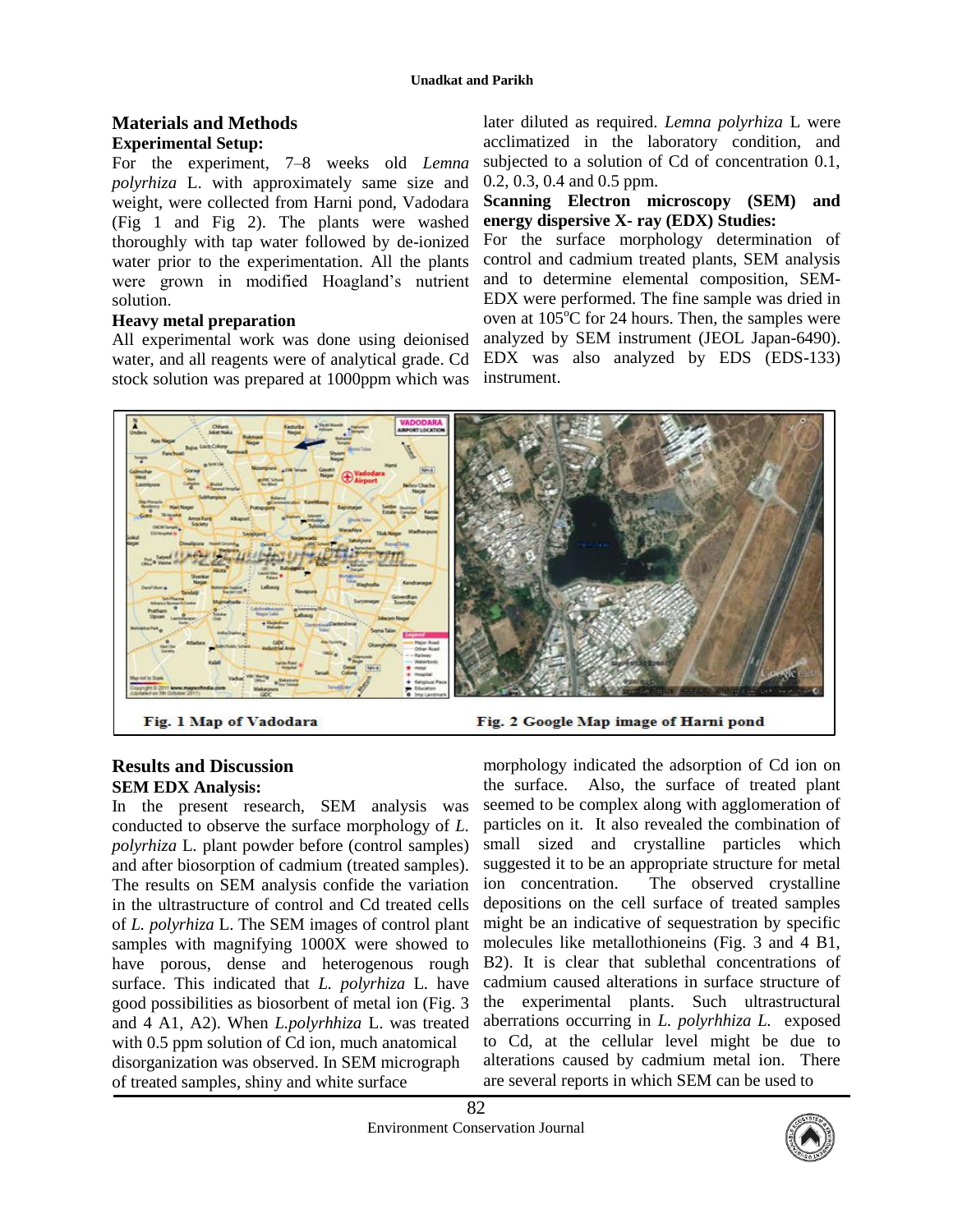**Localization of Cadmium metal ion in** *Lemna polyrhiza L.*



83 Environment Conservation Journal

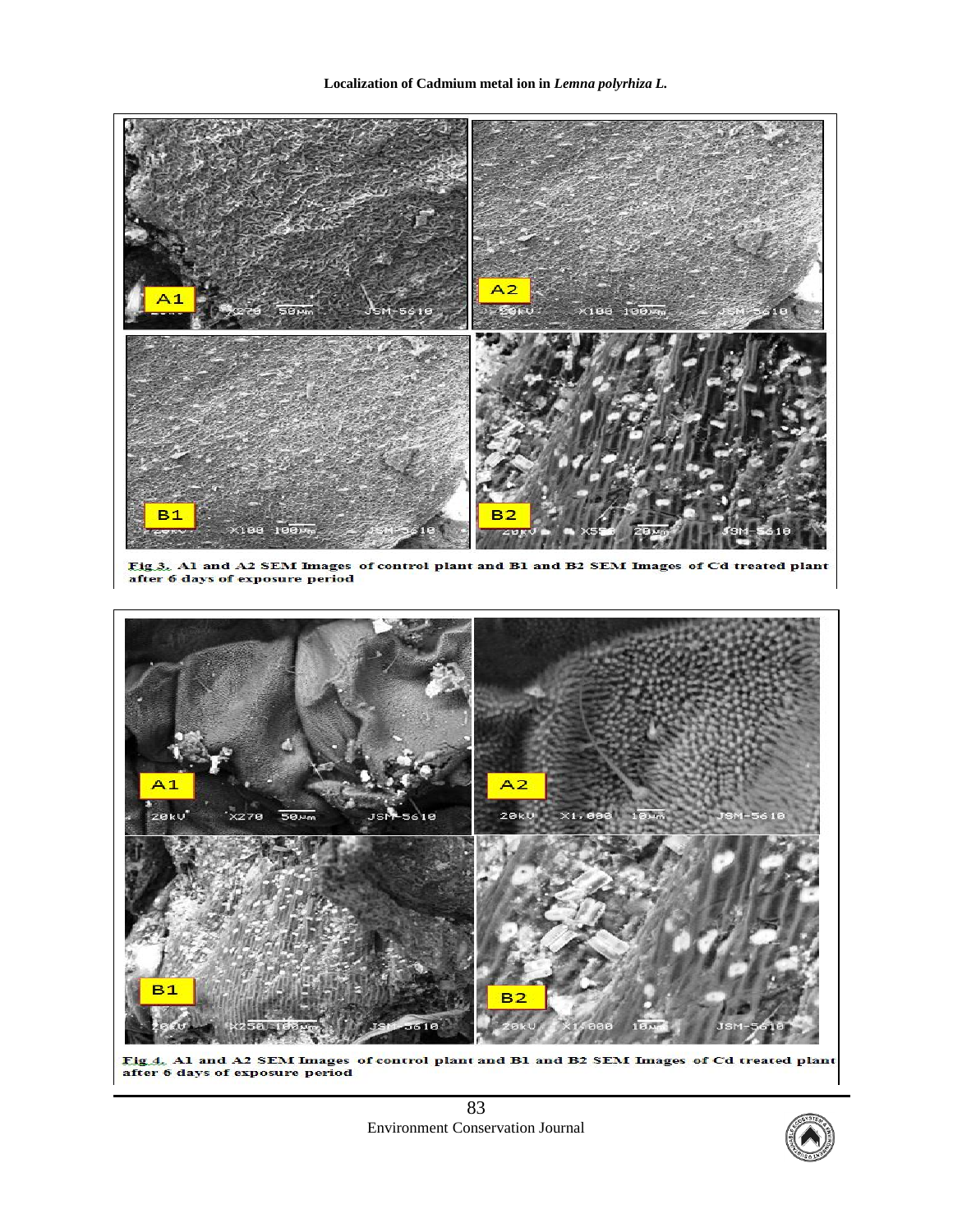visualize the surface morphology of the plant are 56.72 % and 31.49 % respectively. The before and after metal binding, allowing for direct observation of any change. The effect of metal binding to *Sargassum vulgaris* using combined SEM with EDX. SEM analysis revealed that there were significant morphological changes, including shrinking and layer sticking in the sea weed after metal binding (Raize *et al.,* 2004). EDX analysis was performed in the present study to determine the elemental composition of the biosorbents before and after Cd ion adsorption. The quantitative analysis using EDX of control plant showed that carbon and oxygen are the major constituents that

spectrum also showed the presence of magnesium 0.52 %, aluminium 1.55%, silicon 0.39%, phosphorous 0.65%, sulphur 0.34, chlorine 1.43%, potassium 2.64%, calcium 2.29%, copper 1.99%. Cd not found in control plant. All the metal clearly showed peak while Cd peak did not occur in control plant samples (Figure 5).

The quantitative analysis using EDX of treated plant showed that carbon and oxygen is the major constituents that are 50.50 % and 39.87 % respectively in the biosorbents



**Figure 5. EDX of Control** *L. polyrhiza L.*

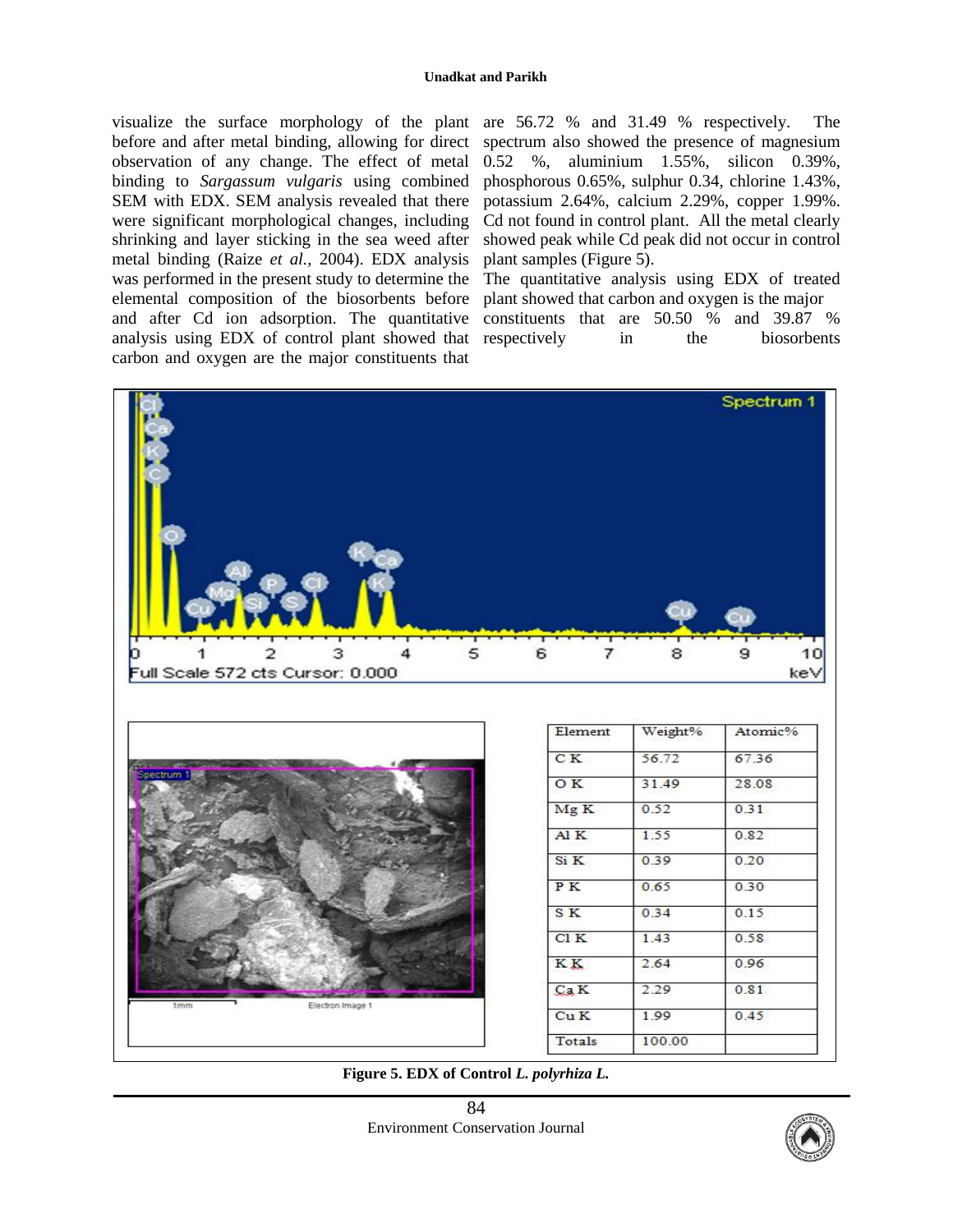



**Figure 6. EDX of treated** *L. polyrhiza L.*

The spectrum also showed the presence of scanning electron microscopy (SEM) coupled with magnesium 0.45 %, Aluminium 1.55%, Silicon 0.31%, Phosphorous 0.45%, Sulphur 0.50, chlorine 3.24%, Potassium 2.43%, Calcium 1.24%, and Copper 1.99%. Cadmium with concentration of 0.30 % found. This indicates that treated plant might have absorbed Cd.This was again confirmed by peak of Cd in the treated samples (Figure 6). In addition to that percentage showed that constituent of Carbon, Phosphorous, Sulphur, Chlorine concentrations increased while Oxygen, Silicon, Calcium concentration decreased in treated samples than in control. So, this result revealed that absorption of Cd also affects the absorption of other metal ions (Jing *et al.,* 2015). The uptake and localization of lead (Pb) within and around root, petiole and leaf of *Echhornia crassipes* grown hydroponically in a Pb  $(NO<sub>3</sub>)<sub>2</sub>$  solution using

elemental energy dispersive X- Ray microanalysis (EDX) at various increasing concentrations of Pb. Analysis by SEM - EDX showed upward Pb transport by root vascular tissues to leaf while absence of Pb in control plant. He elucidates important changes in surface morphology of root and metal binding mechanism using SEM-EDX (Baruah *et al.,* 2012). In Lead (Pb) treated plants of *Tectona grandis* L. at an intensity of 20 k found characteristic peak of lead inside the leaf and root indicating that Pb had accumulated in higher proportion on the root surface, but was found decreasing in concentration towards the centre (Sandalio *et al.,* 2001 ). He also observed that Cd loaded leaf powder has a tendency to form agglomerates. Our results were similar to Zulfi *et al*., 2013, who worked on effect of Cu (II) on